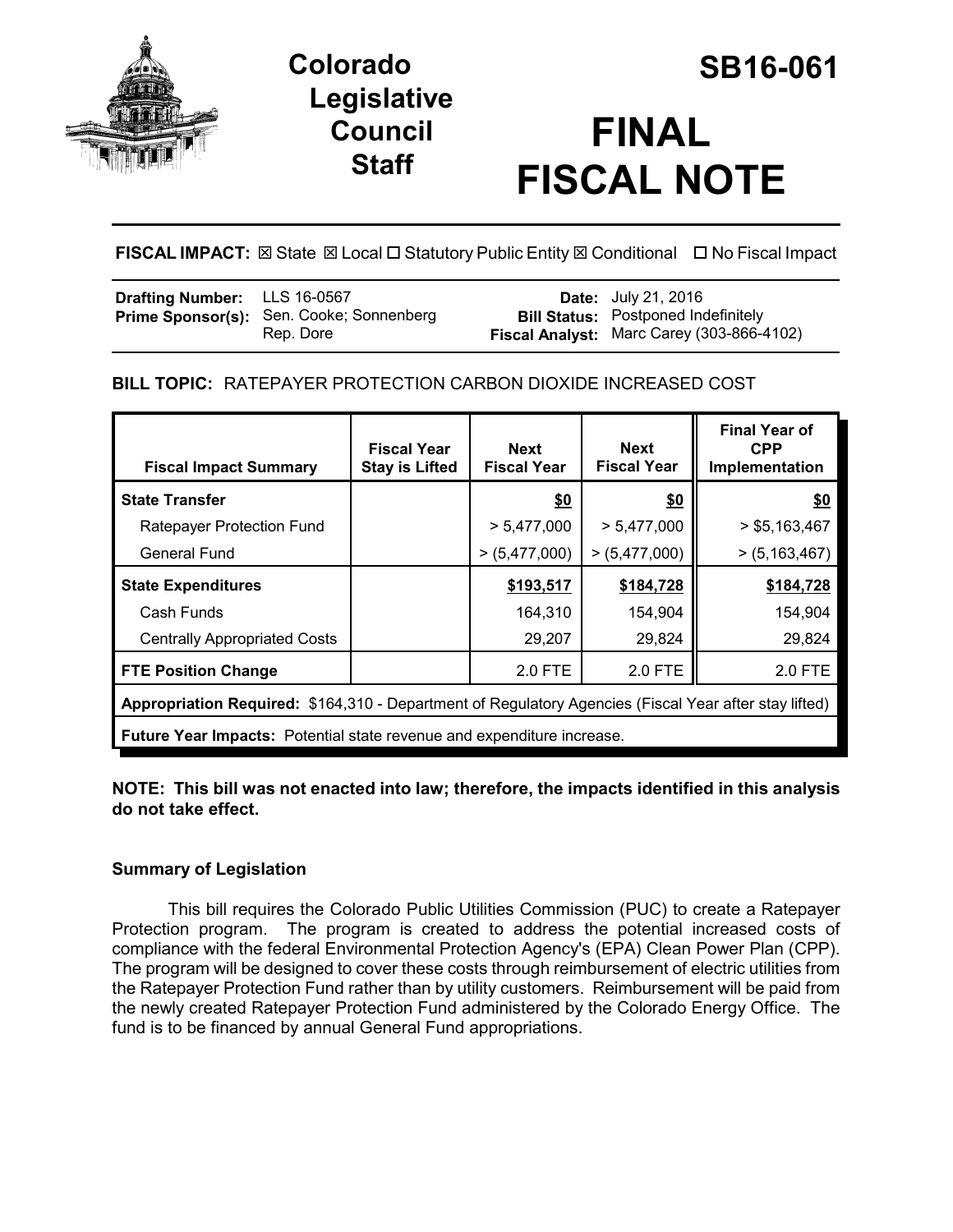Page 2

# July 21, 2016 **SB16-061**

#### **Background**

*Clean Plower Plan.* The EPA published the final federal performance standards for carbon emissions from electric utilities on October 23, 2015. Under its authority in current law, the Department of Public Health and Environment's (CDPHE) Air Pollution Control Division will draft the state implementation plan (SIP) to implement the federal standards. The Air Quality Control Commission, which is charged with developing and maintaining a comprehensive air pollution prevention and control program for the state, will consider the CDPHE's SIP and any other proposals received from the public before the CDPHE submits the final SIP to the EPA. Under the federal Clean Air Act, the EPA may prescribe a federal implementation plan for Colorado if the CDPHE does not submit a SIP or if the SIP is not federally approved. On February 9, 2016, the United States Supreme Court issued a stay on the impact of the CPP, pending the resolution of legal challenges to the plan.

Several attempts have been made to model the impacts of CPP implementation. All studies were national in scope and use computable general or partial equilibrium models to estimate the impacts of the CPP on power costs and on the structure of the power sector, and in some cases impacts on other fossil fuel consumers in the energy and transportation sectors. All studies show declining power consumption and declining coal consumption; most project rising natural gas generation, depending on how much energy efficiency is increased.

The impacts on consumer electricity rates estimated in these studies vary widely, and are largely dependent on the underlying assumptions of the study. A survey of studies found that estimated impacts on average customer electricity rates between 2020 and 2030 ranged from 1.5 percent to 13 percent. In contrast, another study, not included in the survey, estimated that rates in 2030 declined by 28 percent because of the increase in participation in energy efficiency programs.

*Clean Air — Clean Jobs Act.* In anticipation of emission requirements for electric utilities under the federal Clean Air Act, House Bill 10-1365 enacted the Clean Air-Clean Jobs Act, which required that, by August 15, 2010, all rate-regulated utilities that own or operate coal-fired electric generating units—Public Service Company of Colorado, aka Xcel Energy, and Black Hills Energy—submit an emissions reduction plan for those units to the PUC. HB 10-1365 required that the emissions reduction plan be fully implemented by December 31, 2017. In testimony submitted to the PUC, Xcel Energy estimated a rate impact for the implementation costs incurred in 2016 of \$0.05 per month for a typical residential customer, and \$0.10 per month for a typical commercial customer.

#### **State Transfers**

The bill requires that administrative expenses for the PUC be paid from the newly created Ratepayer Protection Fund and specifies that these expenses may not exceed 3 percent of the annual average fund balance. Sufficient money must be transferred from the General Fund to cover both reimbursements for costs associated with CPP compliance and administrative expenses.

The administrative expenses identified in the State Expenditure section below imply transfers from the General Fund to the Ratepayer Protection Fund of at least \$5.5 million in the first fiscal year after the stay is lifted and \$5.2 million annually thereafter.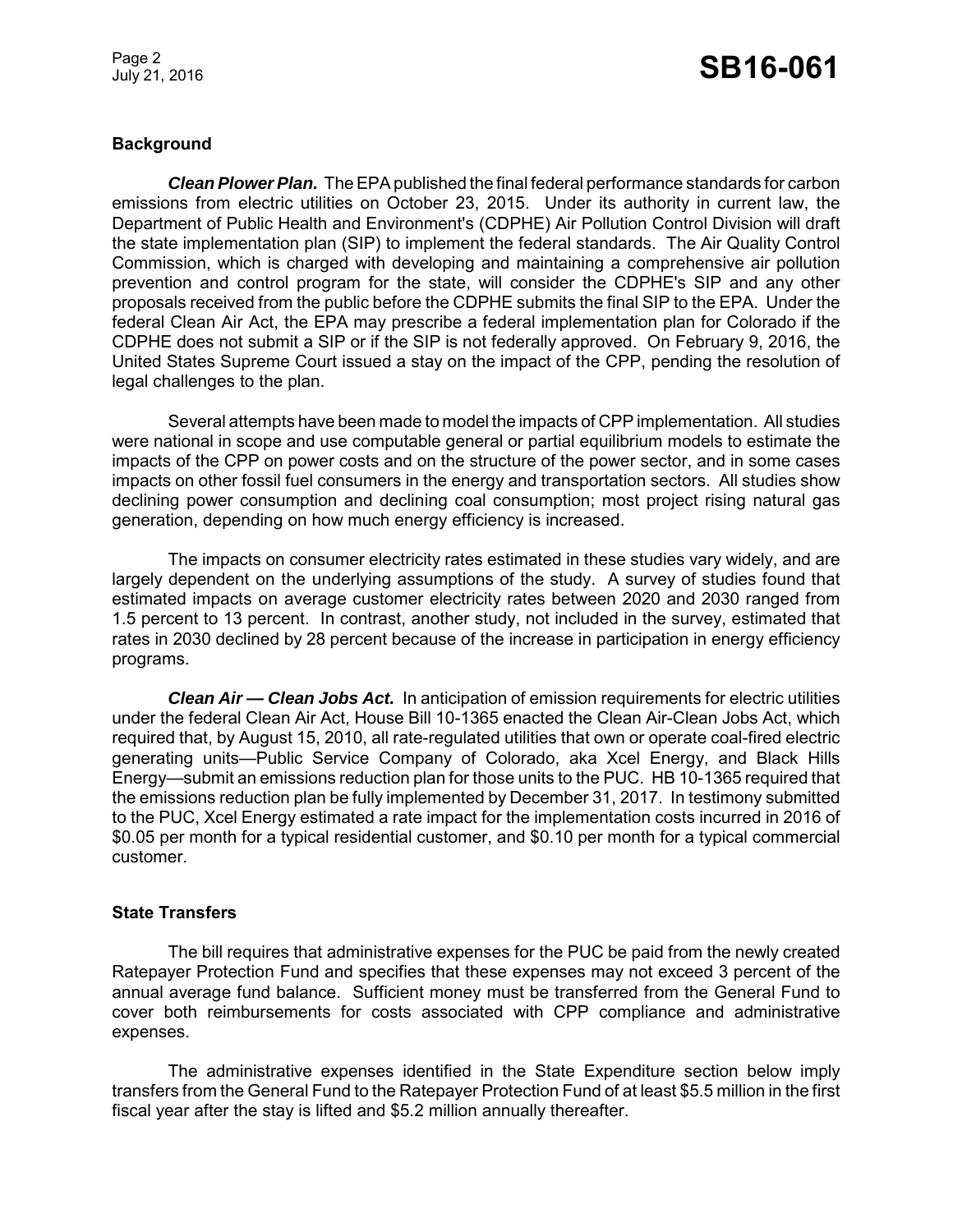Additional transfers will be required once remittance amounts are known and utility reimbursements begin. This fiscal note assumes these will occur once utilities take specific actions and incur associated costs to comply with the CPP.

#### **State Expenditures**

#### **This bill will increase expenditures in DORA by \$193,517 and 2.0 FTE in the first fiscal year after the stay is lifted and \$184,728 and 2.0 FTE FY thereafter These costs are conditional on the stay being lifted.**

*Public Utilities Commission — DORA.* As part of the newly created Ratepayer Protection program, the PUC is required to periodically assess the ratepayer impacts for compliance with the CPP. Under its current authority, the PUC regulates the two rate-regulated, investor-owned utilities in Colorado. The PUC, however, has no regulatory authority over electric generation and transmission cooperatives, cooperative electric associations, state power authorities, or municipal utilities. This bill requires the PUC to assess the rate impacts of CPP compliance of all Colorado utilities with generation capacity subject to the CPP. It is therefore expected that the PUC will need to hire one Rate Financial Analyst II FTE and one Professional Engineer II FTE to review the detailed electric resource expansion models of these entities, the resulting cost data, and the impacts on ratepayers.

| Table 1. PUC Expenditures Under Senate Bill 16-061 |                                                   |                                                   |  |  |  |  |
|----------------------------------------------------|---------------------------------------------------|---------------------------------------------------|--|--|--|--|
| <b>Cost Components</b>                             | <b>Fiscal Year after</b><br><b>Stay is Lifted</b> | <b>Fiscal Year after</b><br><b>Stay is Lifted</b> |  |  |  |  |
| <b>Personal Services</b>                           | \$153,004                                         | \$153,004                                         |  |  |  |  |
| FTE.                                               | 2.0                                               | 2.0                                               |  |  |  |  |
| <b>Operating Expenses and Capital Costs</b>        | 11,306                                            | 1,900                                             |  |  |  |  |
| Centrally Appropriated Costs*                      | 29,207                                            | 29,824                                            |  |  |  |  |
| <b>TOTAL</b>                                       | \$193,517                                         | \$184,728                                         |  |  |  |  |

 *\* Centrally appropriated costs are not included in the bill's appropriation.*

#### *Reimbursement of Retail Rates. This bill will increase General Fund expenditures for the reimbursement of utilities from the Ratepayer Protection Fund. Reimbursement will occur once utilities begin to take actions and incur costs to comply with the CPP. Currently, it is not known when the first reimbursements would occur.*

Analysis of current emissions levels of Colorado utilities indicates a wide variance in the degree to which utilities are prepared to comply with CPP emissions requirements. Some utilities appear already to be in compliance with the requirements of the CPP, or at least on a trajectory such that compliance would not significantly alter their current resource acquisition plan. Other utilities will have to make significant changes to their portfolio of generation resources to ensure compliance.

This fiscal note assumes that it is the cost of such alterations, whether retirement of coal plants, construction of natural gas co-generation plants, power purchase agreements for renewable resource generation, or the implementation of energy efficiency programs, that utilities would receive reimbursement from the Ratepayer Protection Fund, in order to prevent utilities passing these costs along to customers. Without knowing which compliance strategies the utilities will employ, it is not possible to calculate an aggregate compliance cost for Colorado utilities, or an aggregate rate impact for utility customers.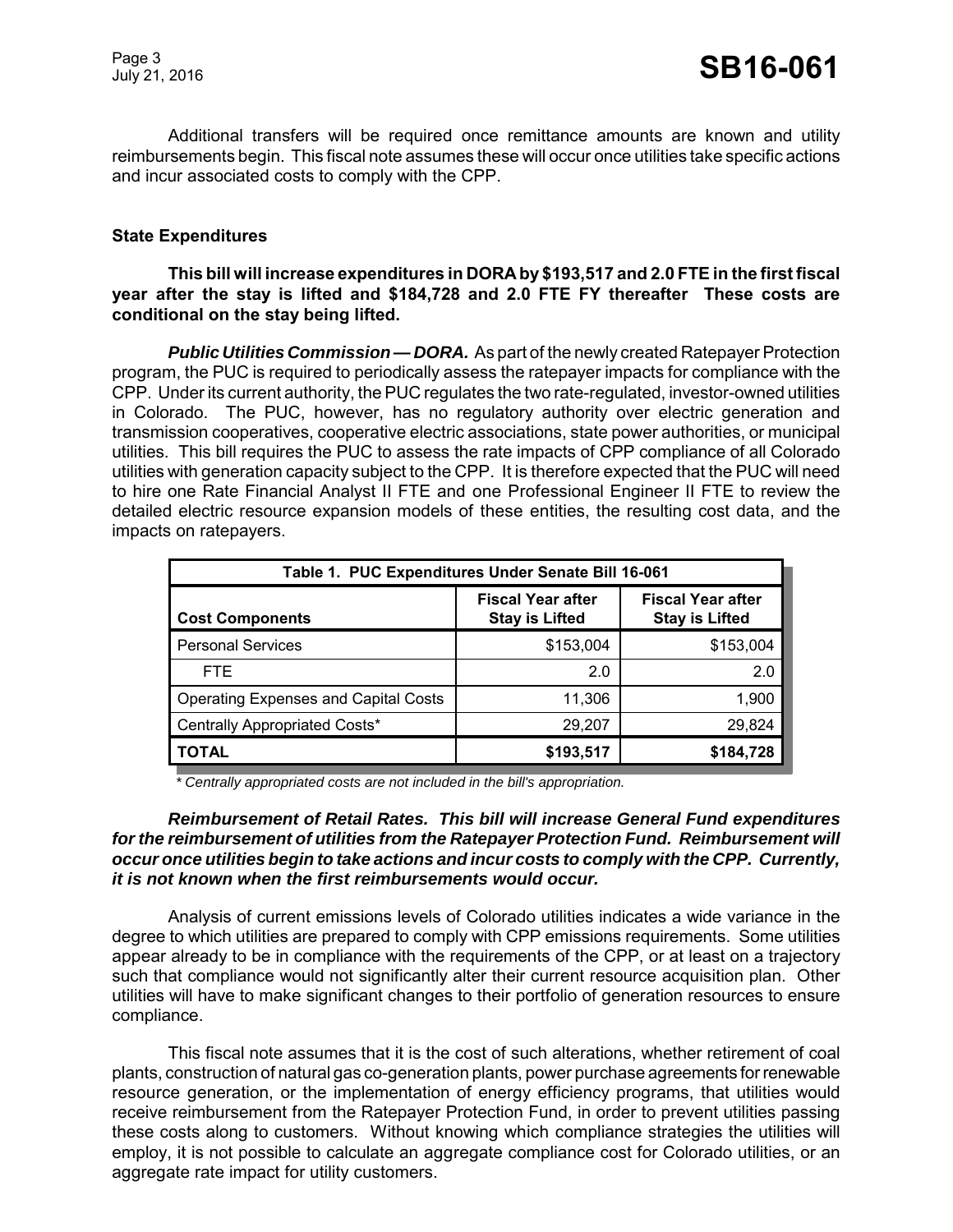Another complicating factor is the potential for the SIP to establish a system of emissions credit trading, either within the state or even with utilities in other states. Under such a system, utilities already in compliance could sell emissions credits to utilities out of compliance. While the costs of permit acquisition would need to be reimbursed just like other compliance costs, such a system results in minimum aggregate compliance costs.

*Centrally appropriated costs.* Pursuant to a Joint Budget Committee policy, certain costs associated with this bill are addressed through the annual budget process and centrally appropriated in the Long Bill or supplemental appropriations bills, rather than in this bill. The centrally appropriated costs subject to this policy are estimated in the fiscal note for informational purposes and summarized in Table 2.

| Table 2. Centrally Appropriated Costs Under Senate Bill 16-061       |                                               |                                               |  |  |  |  |
|----------------------------------------------------------------------|-----------------------------------------------|-----------------------------------------------|--|--|--|--|
| <b>Cost Components</b>                                               | <b>Fiscal Year</b><br>after Stay is<br>Lifted | <b>Fiscal Year</b><br>after Stay is<br>Lifted |  |  |  |  |
| Employee Insurance (Health, Life, Dental, and Short-term Disability) | \$16,114                                      | \$16,114                                      |  |  |  |  |
| Supplemental Employee Retirement Payments                            | 13,093                                        | 13,710                                        |  |  |  |  |
| <b>TOTAL</b>                                                         | \$29,207                                      | \$29,824                                      |  |  |  |  |

#### **Local Government Impact**

Several municipalities own and operate electric generation units or contract with power authorities that would be subject to CPP emissions requirements. This fiscal note assumes these local governments and authorities would be eligible for reimbursements, even though they are not rate-regulated by the PUC. Thus, these local governments and authorities would incur costs in administering the reimbursements.

#### **Effective Date**

The bill was postponed indefinitely by the House Transportation and Energy Committee on April 27, 2016.

#### **State Appropriations**

For FY 2016-17, the DORA requires a cash fund appropriation of \$164,310 from the Ratepayer Protection Fund and an allocation of 2.0 FTE, conditional on the stay being lifted by June 30, 2016.

#### **Technical Notes**

The bill requires the PUC to administer the newly created Ratepayer Protection program. Administrative costs are to be covered with money credited to the newly created Ratepayer Protection fund but may not exceed 3 percent of the annual average fund balance. While the administrative costs identified in this fiscal note will require an annual average fund balance of at least \$5.5 million in the first year after the stay is lifted and \$5.2 million annually thereafter, the